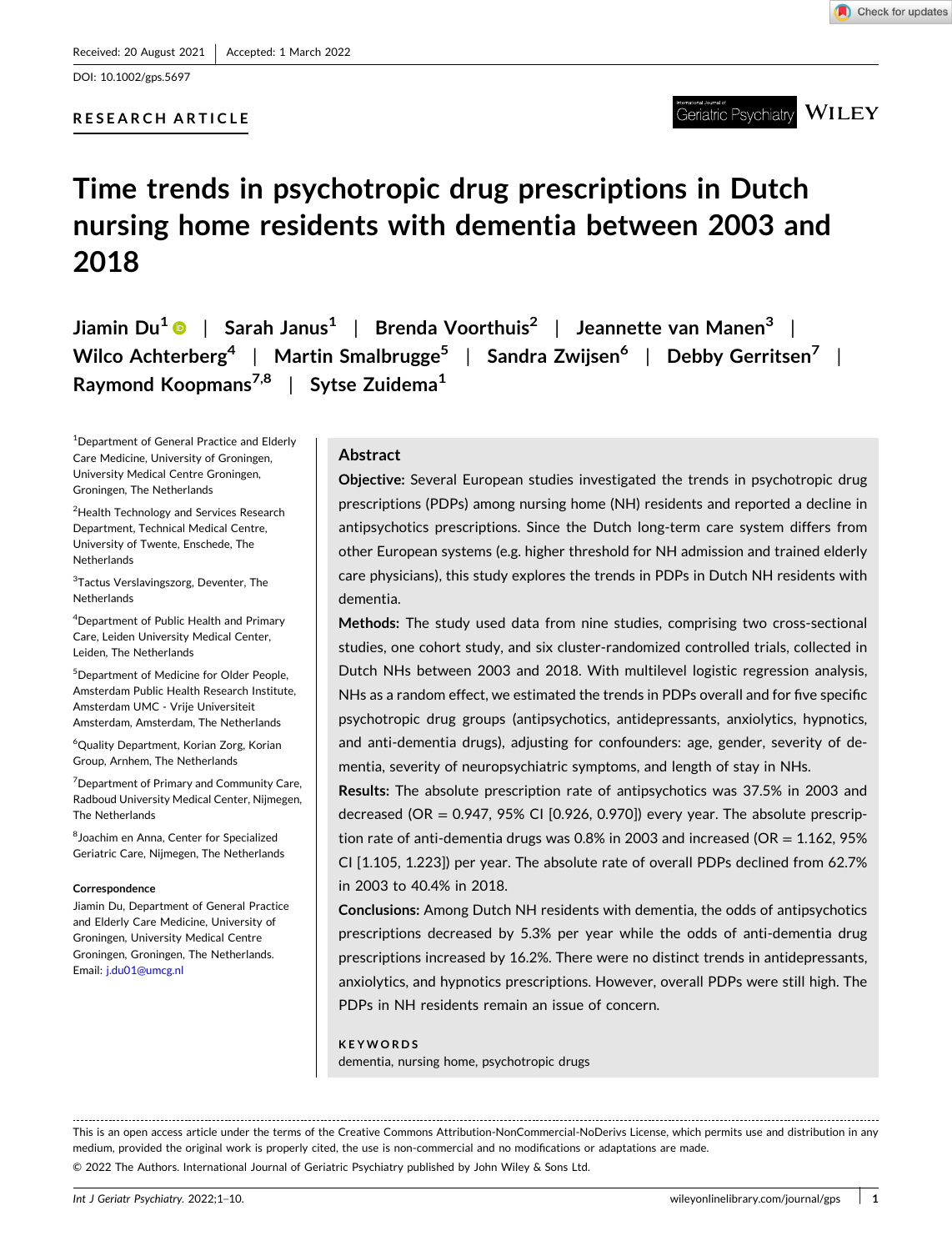#### **Key points**

- � This study used data from nine studies that were collected from different nursing homes throughout the Netherlands, contributing to this study's external validity.
- � When analysing the trends in psychotropic drug prescriptions (PDPs), this study was adjusted for severity of dementia and severity of neuropsychiatric symptoms to better reflect the actual time trends in PDPs.
- � The antipsychotics prescriptions among Dutch nursing home residents with dementia decreased and the anti‐dementia drug prescriptions increased slightly between 2003 and 2018. The overall PDPs decreased but were still high.

#### **1** <sup>|</sup> **INTRODUCTION**

Neuropsychiatric symptoms (NPSs) are highly prevalent in people with dementia. It is estimated that around 79% of nursing home (NH) residents diagnosed with dementia have at least one  $NPS<sup>1</sup>$  $NPS<sup>1</sup>$  $NPS<sup>1</sup>$  NPSs reduce the patients' quality of life and cause a burden to their caregivers. $2,3$  Therefore, appropriate management of NPSs is necessary.

For the treatment of NPSs, guidelines recommend psychosocial interventions as first-line treatment, whereas pharmacological interventions, such as psychotropic drugs, are only advised as second‐ line treatment.<sup>[4](#page-7-0)-6</sup> The effectiveness of psychotropic drugs is unclear, while the drugs are associated with serious adverse effects.<sup>[5](#page-7-0)</sup> The European Medicines Agency (EMA) concluded that there is an increased risk of cerebrovascular adverse events and mortality in elderly patients with dementia who receive antipsychotics.<sup>[7](#page-8-0)</sup> The US Food and Drug Administration issued black‐box warnings about atypical antipsychotics in 2005 and about conventional antipsy-chotics in 200[8](#page-8-0). $8$  The warnings related to antipsychotics were also published by the EMA, the UK, France, and other countries.<sup>[7,9,10](#page-8-0)</sup> Antidepressants, more specifically selective serotonin reuptake inhibitors (SSRIs), were initially considered safe for older people. However, one study found an association between antidepressants and the risk of injurious falls.<sup>[11](#page-8-0)</sup>

Regardless of the recommendations and warnings, the prescription of psychotropic drugs, especially of antipsychotics and antidepressants, is still prevalent in European NHs with percentages varying from [12](#page-8-0)% to 59% and from 19% to 68%, respectively.<sup>12</sup> Since the first warnings and recommendations in 2004, $^{13}$  $^{13}$  $^{13}$  several European studies investigated NPSs and psychotropic drug prescriptions (PDPs) among NH residents. A Norwegian study explored the trends in PDPs among NH residents using data from six cross-sectional studies that were conducted in NHs between 1997 and 2009. The study found that the prescriptions of antidepressants (from 31.5% to 50.9%), anxiolytics (from 14.9% to 21.9%), and hypnotics (from 14.5% to 22.9%) increased.<sup>[14](#page-8-0)</sup> The prescription of antipsychotics was fairly stable over time: 23.4% in 1997 and 22.9% in 2009.<sup>[14](#page-8-0)</sup> Another Norwegian study, which included two cohort studies that were carried out between 2004 and 2011, showed a significant decline in antipsychotics prescriptions (from 24.1% to 16.7%) among NH residents with dementia.<sup>15</sup> Other studies also identified a decrease in the

prescription of antipsychotics for NH residents in Finland and the UK.[16,17](#page-8-0)

In this study, we looked closer at the trends in PDPs in Dutch NH residents with dementia, given the growing concerns around these drugs in recent years. The Dutch long‐term care system differs from other European care systems. The Dutch government raised the threshold for admission to a NH in 2015 and the Netherlands has trained elderly care physicians who are mostly hired by long‐term care organizations.<sup>[18](#page-8-0)</sup> The excellently trained Dutch elderly care physicians ensure that hospitalisation at the end‐of‐life stage is unnecessary and 92.3% of older people with dementia died in a long‐ term care facility in the Netherlands in 2003, which is significantly higher than the percentages in the UK and Belgium.<sup>[19](#page-8-0)</sup> Since a higher proportion of older people with dementia live in NHs at the end‐of‐ life stage, the prescription rates of psychotropic drugs might differ from those in other European countries. The Dutch elderly care physicians are specifically trained to treat geriatric diseases, which may result in more appropriate and perhaps fewer PDPs in Dutch NHs.

Therefore, this study aimed to investigate time trends in PDPs in Dutch NH residents with dementia. Following the updated safety regulations, guideline recommendations, and the ongoing focus on health risks associated with antipsychotics in recent years, non-pharmacological treatments have gained more attention.<sup>[6,7,13,20](#page-7-0)</sup> We hypothesised that the prescription of antipsychotics decreased from 2003 to 2018 in Dutch NH residents with dementia.

# **2** <sup>|</sup> **METHODS**

This study used convenience sampling and selected nine studies that were carried out between 2003 and 2018 in Dutch NHs that agreed to share data with us to analyse trends in PDPs in Dutch NH residents with dementia. The nine studies comprised two cross‐sectional studies (WAAL Behaviour in Dementia-1,WAALBED-1<sup>21</sup>; PRescription Optimization of PDs in Elderly nuRsing home patients with dementia, PROPER-1 study<sup>22</sup>), one cohort study (WAALBED-2<sup>23</sup>), and six cluster-randomized controlled trials (Grip on challenging behaviour study, GRIP[24;](#page-8-0) Dementia‐Care Mapping, DC[M25](#page-8-0); *STApsgewijs Onbegrepen gedrag en Pijn bij dementie de baas!*, *STA OP!* (a stepwise approach to managing pain and challenging behaviours in residents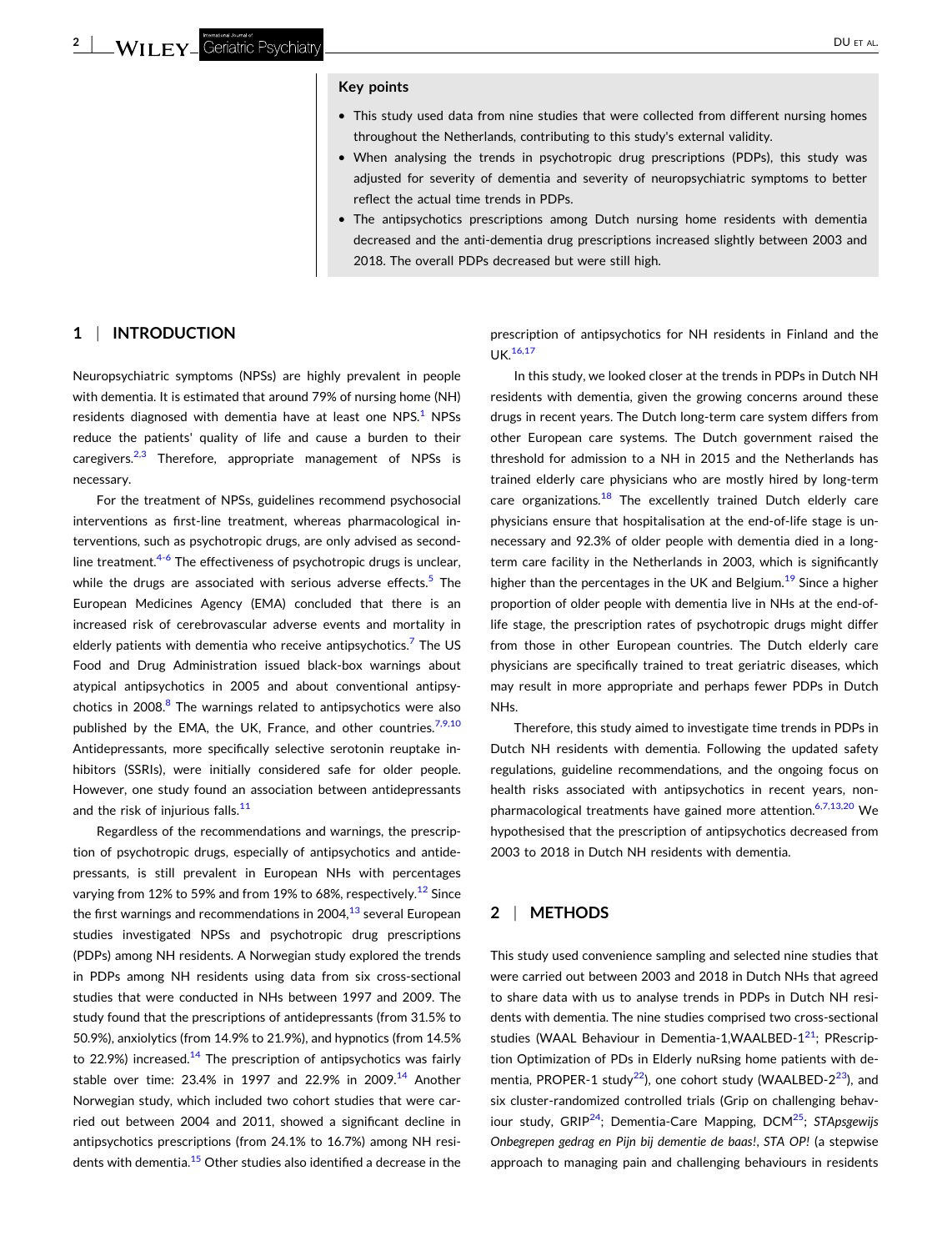Geriatric Psychiatry **WILEY** 3

with advanced dementia)<sup>26</sup>; PROPER-2<sup>[27](#page-8-0)</sup>; Reducing inappropriate PDPs in nursing home residents with dementia,  $RID^{28}$ ; Soundscape improvement with MoSART+, which combines the use of the smartphone application MoSART and specifically trained soundambassadors to reduce NPSs in nursing home patients with dementia, MoSART+ [unpublished]).

All residents included in these studies had a diagnosis of dementia/major neurocognitive disorder according to the Diagnostic and Statistical Manual of Mental Disorders (4th/5th editions). A few studies added additional inclusion criteria. The DCM study only included residents with at least one NPS as measured by the Neuropsychiatric Inventory Nursing Home version. In the *STA OP!* study, residents with pain and/or challenging behaviour and a Global Deterioration Scale (GDS) score greater than or equal to 5, which corresponds to moderate dementia, were included. The WAALBED‐1 study excluded terminally ill residents and the WAALBED‐2 study excluded residents who had life-threatening diseases. The DCM study only included residents with an estimated life expectancy of more than 6 weeks. The RID study used life expectancy of more than 3 months as inclusion criteria. For the WAALBED‐1 study, the WAALBED‐2 study, the DCM study, and the GRIP study, residents with GDS scores lower than or equal to three or with a missing GDS score were excluded.<sup>[29](#page-8-0)</sup>

# **3** <sup>|</sup> **DATA EXTRACTION**

For the cohort study and the cluster-randomized controlled trials, only baseline data were extracted. Resident‐level data included demographic data (age and gender), length of stay in NHs (measured in months), dementia severity, the severity of NPSs, and PDPs. The median date of data collection for each study is shown in Table [1](#page-3-0).

Some residents were included in more than one of the WAALBED‐1, WAALBED‐2, DCM, and GRIP studies. These residents were identified and only counted in the most recently performed study. The total number of residents from the nine studies was 3719.

Dementia severity was assessed using the GDS in six studies, the Cognitive Performance Scale (CPS) in the RID study, and the Clinical Dementia Rating (CDR) scale in the MoSART+ study. There was no information about dementia severity in PROPER‐1. The GDS distinguishes seven stages of cognitive decline in dementia, ranging from no cognitive decline (stage 1) to very severe cognitive decline (stage 7). $30$  The CPS rates cognitive status from 0 (intact) to 6 (very severe impairment). $31$  The CDR is a 5-point dementia scale, ranging from 0 (healthy), 0.5 (questionable dementia), 1 (mild dementia) to 3 (severe dementia).<sup>32</sup> Since no specific rules for converting CDR scores or CPS scores to GDS scores were found and most of the studies (6 out of 9) used the GDS, we decided to impute GDS scores for the remaining studies. The detailed procedure is described in the statistical analysis section.

The severity of NPSs was assessed using the Neuropsychiatric Inventory Nursing Home version (NPI‐NH) in seven studies and with the Neuropsychiatric Inventory Questionnaire version (NPI‐Q) in the

two PROPER studies. NPI‐NH and NPI‐Q are based on the Neuropsychiatric Inventory (NPI) and comprise 12 NPS domains that are common in dementia. $33$  For each symptom, the frequency and severity are assessed in the NPI-NH, while in the NPI-O, each symptom is only assessed for severity. The NPI‐Q symptom severity score is strongly correlated with the NPI symptom severity score. The inter‐scale item correlation of each symptom's severity score between NPI and NPI-Q ranged from 0.71 to 0.93.<sup>[34](#page-8-0)</sup> Since NPI-NH and NPI are identical in content, we assumed that the NPI‐NH symptom severity score and the NPI-Q symptom severity score are also strongly correlated. Thus, for studies using the NPI‐NH, only symptom severity scores were used to establish one severity score for NPSs, making it comparable to the NPI‐Q symptom severity score, which ranged from 0 to 36.

Psychotropic drugs were classified using the Anatomical Therapeutic Chemical (ATC) classification for antipsychotics (N05A), anxiolytics (N05B), hypnotics (N05C), antidepressants (N06A), and anti‐ dementia drugs (N06D). The 'as needed' drug prescription was not included. Anticonvulsants were not considered in this study since we could not retrieve the reason for the prescription (epilepsy or NPSs).

# **4** <sup>|</sup> **STATISTICAL ANALYSIS**

In the descriptive analysis section, the mean and the standard deviation (SD) were calculated for normally distributed continuous variables, while the median and the quartiles were calculated for nonnormally distributed continuous variables. Frequencies and percentages were calculated for categorical variables.

Due to differences in assessment strategies among the studies, some variables were missing. GDS scores were not assessed in three studies (PROPER‐1, RID, and MoSART+). In the *STA OP!* study, the symptom severity scores of the last two domains (sleep and night‐ time behaviour disorders, and appetite and eating changes) were missing and we only assessed the presence of these two symptoms. Rather than analysing the cases without missing values, which might bias the estimates, all missing data were imputed under the missing at random (MAR) assumption per item. The missing values were modelled as a function of the values of all the observed variables. Five data sets with imputed values for missing items on each variable were obtained using the Multivariate Imputation by Chained Equations (MICE) command in  $R^{35}$  $R^{35}$  $R^{35}$  This program uses Fully Conditional Specification (FCS), implemented by the MICE algorithm to estimate missing values. Each variable had its own imputation model. Five data sets containing imputed values were generated and the results of multilevel logistic regression analysis performed on each data set were pooled according to Rubin's rules.<sup>[36](#page-8-0)</sup>

Both logistic regression and multilevel logistic regression models (with the nursing home as a random effect) were applied, with PDPs, including overall psychotropic drugs, antipsychotics, antidepressants, anxiolytics, hypnotics, and anti‐dementia drugs, as a dependent variable. The primary explanatory variable included in each model was calendar time, which was expressed in years. Data collection started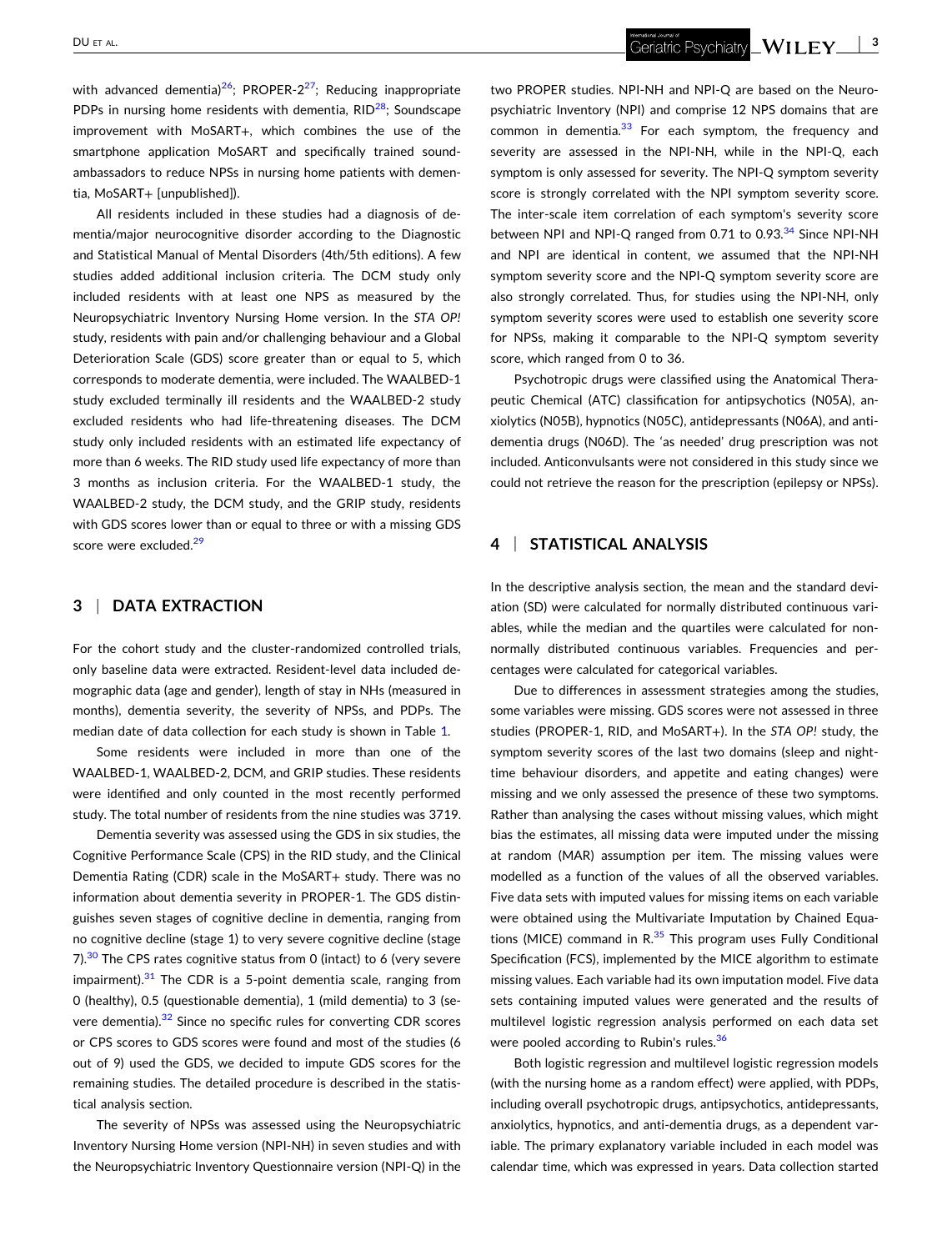<span id="page-3-0"></span>

| Residents' characteristics of the nine Dutch studies on psychotropic drug use in nursing home (NH) residents with dementia from 2003 to 2018. N<br>1<br>TABLE |                            |                            |                                          |                            |                              |                        |                 | 3719                         |                            |
|---------------------------------------------------------------------------------------------------------------------------------------------------------------|----------------------------|----------------------------|------------------------------------------|----------------------------|------------------------------|------------------------|-----------------|------------------------------|----------------------------|
| Residents characteristics                                                                                                                                     | WAALBED 120                | WAALBED-222                | STA OP <sup>125</sup>                    | DCM <sup>24</sup>          | GRIP <sup>23</sup>           | PROPER 1 <sup>21</sup> | PROPER-226      | RD <sup>27</sup>             | MoSART+[unpublished]       |
| Type of study                                                                                                                                                 | Cross-sectional            | Cohort                     | RCT                                      | RCT                        | RCT                          | Cross-sectional        | RCT             | RCT                          | RCT                        |
| Median date data collection<br>(baseline)                                                                                                                     | Jun 2003                   | Oct 2006                   | Oct 2010                                 | Oct 2010                   | Jun 2011                     | Apr 2012               | Nov 2012        | Dec 2016                     | Aug 2018                   |
| z                                                                                                                                                             | 1294                       | 288                        | 288                                      | 171                        | 323                          | 557                    | 123             | 576                          | 99                         |
| Age (mean, SD)                                                                                                                                                | 82.7 (7.8)                 | 83.2 (7.2)                 | 83.8 (7.1)                               | 83.3 (6.5)                 | 83.8 (7.6)                   | 84.4 (6.6)             | 82.5 (8.0)      | 83.7 (7.6)                   | 86.2 (6.8)                 |
| % Female                                                                                                                                                      | 80.1                       | 76.0                       | 71.9                                     | 74.3                       | 71.2                         | 73.6                   | 73.2            | 73.6                         | 75.8                       |
| Length of stay in NHs in months<br>(median, quartiles)                                                                                                        | 20.1 (9.2, 39.3)           | 26.0 (15.1, 53.5)          | 22.4 (10.6, 40.4)                        | 15.3 (3.7, 32.8)           | 20.3 (10.2, 40.4)            | 19.6 (9.0, 36.9)       | 8.6 (4.6, 22.9) | 19.7 (9.0, 35.1)             | 23.9 (8.4, 44.8)           |
| Dementia severity                                                                                                                                             |                            |                            |                                          |                            |                              |                        |                 |                              |                            |
| GDS/CDR/CPS                                                                                                                                                   |                            |                            |                                          |                            |                              |                        |                 |                              |                            |
| GDS (mean, SD)                                                                                                                                                | 6.05(0.8)                  | 5.9 (0.9)                  | 6.2(0.6)                                 | 5.9 (1.0)                  | 5.9 (0.6)                    |                        | 5.4(1.1)        |                              |                            |
| CDR (median, quartiles)                                                                                                                                       |                            |                            |                                          |                            |                              |                        |                 |                              | 2.0(1.0, 3.0)              |
| CPS (Median, quartiles)                                                                                                                                       |                            |                            |                                          |                            |                              |                        |                 | 3.0(3.0, 5.0)                | $\mathbf{r}$               |
| Neuropsychiatric symptoms                                                                                                                                     |                            |                            |                                          |                            |                              |                        |                 |                              |                            |
| quartiles) [score range 0-<br>NPI-NH total score (median,<br>144]                                                                                             | 18.0 (8.0, 30.0)           | 12.0 (5.0, 24.0)           | $11.5^b$ (4.0, 21.3)                     | 10.0 (2.0, 20.0)           | 20.0 (8.5, 37.0)             |                        |                 | 18.0 (8.0, 30.0)             | 12.0 (6.0, 25.0)           |
| NPI-NH Symptom severity total<br>(median, quartiles) [score<br>score <sup>a</sup> /NPI-Q total score<br>range 0-36]                                           | 5.5(3.0, 9.0) <sup>a</sup> | 4.0(2.0, 8.0) <sup>a</sup> | 4.0 <sup>b</sup> (1.0, 7.0) <sup>a</sup> | 3.0(1.0, 7.0) <sup>a</sup> | 7.0 (4.0, 12.0) <sup>a</sup> | 6.0 (3.0, 11.0)        | 4.0 (1.0, 9.0)  | 6.0 (3.0, 10.0) <sup>a</sup> | 5.0(2.0, 8.0) <sup>a</sup> |
| Psychotropic drug use, N (%)                                                                                                                                  |                            |                            |                                          |                            |                              |                        |                 |                              |                            |
| Overall psychotropic drug ≥1                                                                                                                                  | 811 (62.7)                 | 166 (57.6)                 | 188 (66.7)                               | 62 (50.8)                  | 181 (58.6)                   | 332 (59.9)             | 57 (46.3)       | 311 (54.0)                   | 40 (40.4)                  |
| Antipsychotics ≥1                                                                                                                                             | 485 (37.5)                 | 94 (32.6)                  | 102 (36.2)                               | 30 (24.6)                  | 86 (27.8)                    | 140(25.3)              | 29 (23.6)       | 147 (25.5)                   | 14 (14.1)                  |
| Antidepressants >1                                                                                                                                            | 354 (27.4)                 | 71 (24.7)                  | 67 (23.8)                                | 27(22.1)                   | 101 (32.7)                   | 161 (29.1)             | 22 (17.9)       | 127 (22.0)                   | 24 (24.2)                  |
| Anxiolytics ≥1                                                                                                                                                | 202 (15.6)                 | 52 (18.1)                  | 96 (34.0)                                | 15 (12.3)                  | 48 (15.5)                    | 83 (15.0)              | 21 (17.1)       | 106 (18.4)                   | 5(5.1)                     |
| Hypnotics >1                                                                                                                                                  | 195 (15.1)                 | 36 (12.5)                  | 56 (19.9)                                | 8(6.6)                     | 34 (11.0)                    | 74 (13.4)              | 14(11.4)        | 91 (15.8)                    | $7\ (7.1)$                 |
| Anti-dementia drugs ≥1                                                                                                                                        | 10 (0.8)                   | 13 (4.5)                   | 25 (8.9)                                 | 6(4.9)                     | 27(8.7)                      | 80 (14.4)              | 8(6.5)          | 48 (8.3)                     | 6(6.1)                     |
| Note: STA OP!'s NPI-NH total score and NPI-NH symptom severity total score.                                                                                   |                            |                            |                                          |                            |                              |                        |                 |                              |                            |

*Note*: STA OP!'s NPI‐NH total score and NPI‐NH symptom severity total score. Note: STA OP!'s NPI-NH total score and NPI-NH sympt

Abbreviations: CDR, Clinical Dementia Rating Scale; CPS, Cognitive Performance Scale; GDS, Global Deterioration Scale; NPI-NH, Neuropsychiatric Inventory Nursing Home version; NPI-Q, Neuropsychiatric Abbreviations: CDR, Clinical Dementia Rating Scale; CPS, Cognitive Performance Scale; GDS, Global Deterioration Scale; NPI‐NH, Neuropsychiatric Inventory Nursing Home version; NPI‐Q, Neuropsychiatric Inventory Questionnaire version. Inventory Questionnaire version.

<sup>a</sup>We rescaled the NPI-NH only use severity scores and combined it with the NPI-Q. aWe rescaled the NPI‐NH only use severity scores and combined it with the NPI‐Q.

<sup>b</sup>The STA OP! study only assessed 10 behavioral domains of the NPI-NH. bThe STA OP! study only assessed 10 behavioral domains of the NPI‐NH.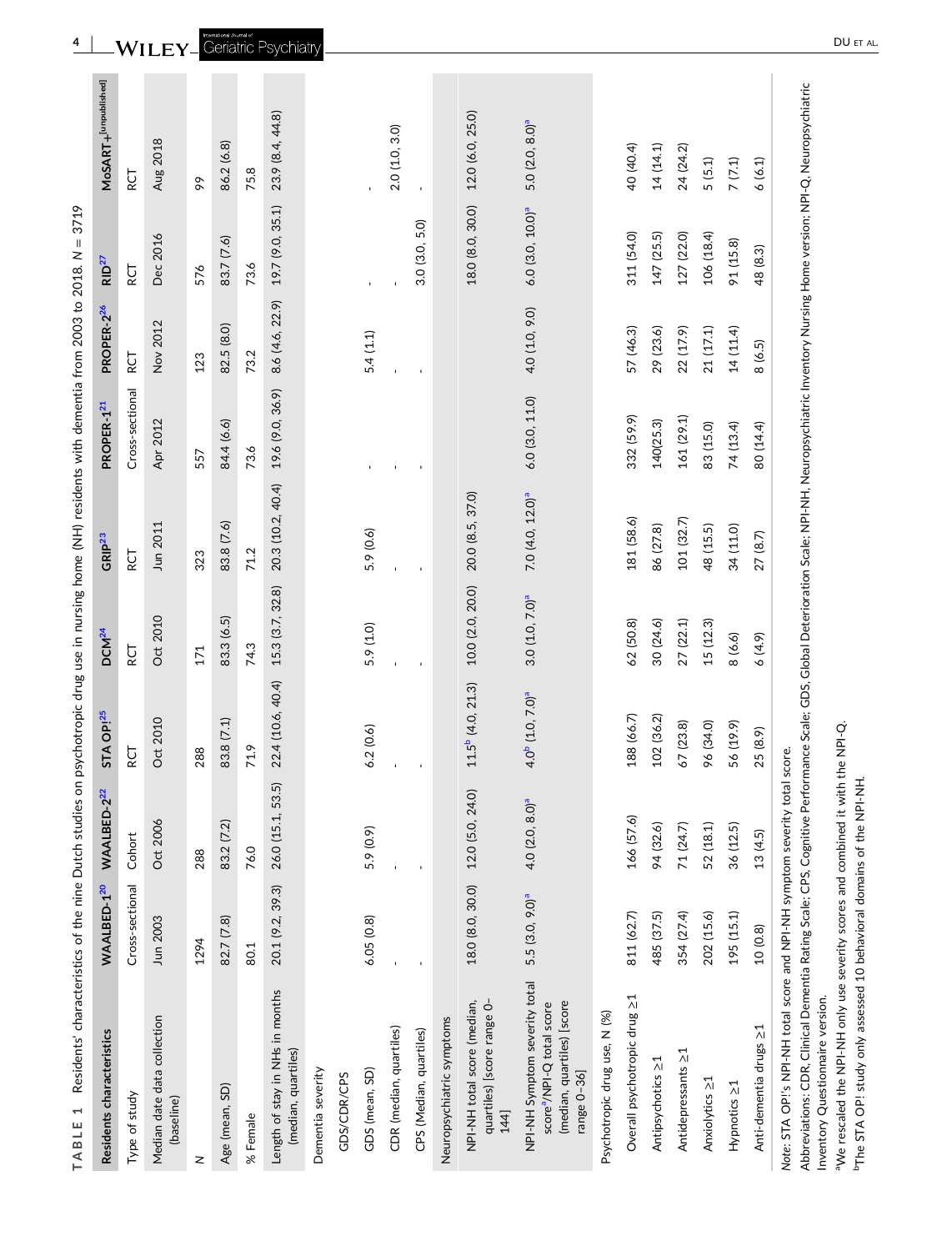in June 2003, based on which the calculated number of years was obtained for every resident. Multivariate adjusted logistic regression analysis was performed on both the logistic regression model and the multilevel logistic regression model. In the multivariate analysis, the effects of calendar time on PDPs were adjusted for age, sex, length of NH stay, severity of dementia, and the severity of NPSs. For the multilevel analysis, all independent variables were centred on the mean. The results were presented as odds ratios with 95% confidence intervals, representing the chance of changes per year compared to the previous year. The fit of the models was measured by the area under the ROC Curve (AUC).

In a sensitivity analysis, we took cohort effects into account that might have caused a gradual change in residents' PDPs over time. As in a previous study, $37$  NPSs were categorised into depression, anxiety, apathy, clustered symptoms, such as psychosis (hallucinations and/or delusions), and agitation (agitation, disinhibition, and/or irritability). We selected the subgroups of residents based on NPSs categorisations and executed the multilevel logistic regression model for each subgroup.

The descriptive analysis was executed in SPSS v25 and the imputation and the various logistic regressions were executed in R v4.0.2.

# **5** <sup>|</sup> **RESULTS**

The study size varied widely among the studies, from 99 to 1294 subjects (Table [1\)](#page-3-0). The mean age varied between 82.7 and 86.2 years. The proportion of female residents ranged from 71.2% to 80.1%. The median length of stay varied from 8.6 to 26.0 months. The GDS, CDR, and CPS scores showed that most of the residents included in the studies had moderate to severe dementia (detailed descriptions of the dementia severity levels can be found in Supplementary Table 1). The median severity scores for NPSs ranged between 3.0 and 7.0.

The absolute rate of overall PDPs and of antipsychotics prescriptions decreased from 63% in 2003 to 40% in 2018 and from 38% in 2003 to 14% in 2018, respectively. The prescription rate of antidementia drugs increased from 1% in 2003 to 6% in 2018. The prescription rates of antidepressants, anxiolytics, and hypnotics fluctuated over the years without clear trends.

#### **6** <sup>|</sup> **LOGISTIC REGRESSION ANALYSIS**

In the multilevel logistic regression, a significant crude effect of time on overall PDPs (OR =  $0.968$ ,  $95\%$  CI  $[0.949, 0.988]$ ) and on antipsychotics prescriptions (OR =  $0.951$ , 95% CI [0.931, 0.971]) was found, indicating a decrease in drug prescriptions over time (Table [2](#page-5-0)). A significant crude effect of time on anti‐dementia drug prescriptions (OR = 1.162, 95% CI [1.105, 1.223]) was found. After adjusting for age, gender, length of stay in NHs, severity of dementia, and severity of NPSs, a significant adjusted effect of time on overall PDPs  $(OR = 0.962, 95\% \text{ CI} [0.940, 0.985])$ , antipsychotics prescriptions

 $(OR = 0.947, 95\% \text{ CI} [0.926, 0.970])$ , and anti-dementia drug prescriptions (OR = 1.162, 95% CI [1.105, 1.223]) were found. There were significant slightly negative trends in overall PDPs and antipsychotics prescriptions and a significant positive trend for antidementia drug prescriptions. The odds of the overall PDPs and antipsychotics prescriptions decreased by approximately 3.8% and 5.3% per year compared to the previous year, respectively, over time. While the odds of anti-dementia drug prescriptions increased by 16.2% per year compared to the previous year (with an initial anti‐ dementia drug prescription rate of 0.8% in the year 2003), no significant trends were found for the prescriptions of antidepressants, hypnotics, and anxiolytics. AUC reflected that adjusting for confounders improved the fitness of the model.

The sensitivity analysis was performed for the multilevel logistic regression model. The categorised NPI symptoms showed no impact on the trends (results were not presented in the tables).

# **7** <sup>|</sup> **DISCUSSION**

To our knowledge, this is the first study to explore the longitudinal trends in PDPs in Dutch NH residents with dementia. We found a slight but significant decrease of the odds of antipsychotics prescriptions, approximately 5% per year, and an increase of the odds of anti-dementia drug prescriptions, 16% per year. The time trends in antipsychotics and anti‐dementia drugs remained statistically significant after adjusting for age, gender, length of stay in NHs, severity of dementia, and severity of NPSs. The prescriptions of other psychotropic drugs did not show significant time trends. The overall rate of PDPs decreased from 62.7% in 2003 to 40.4% in 2008, which was still high.

Previous longitudinal studies showed decreasing prescription rates of antipsychotics both in the general population with dementia and in nursing home residents. $14-17$  $14-17$  In line with those studies, we also found a decrease in antipsychotics prescriptions. Reasons for the decrease in antipsychotics prescriptions are likely to be changes to the drug prescribing policies of physicians following the warnings from the EMA and the adjusted treatment guidelines. $4,7,13$  In addition, many studies focused on psychosocial interventions and found them to be effective in dealing with NPSs. These interventions were related to a substantial decrease in the use of antipsychotics. $5,25,26$ Also, governments and lobby organizations took actions in recent years to raise public awareness about using fewer psychotropic drugs.<sup>6,13,20</sup> In the guidelines of the Dutch Association of Elderly Care Physicians,<sup>6</sup> non-pharmacological interventions are recommended as first-line treatment. They also suggest that physicians should be very cautious when prescribing psychotropic drugs, should monitor the effect and side effects systematically, and should stop the PDPs if necessary.<sup>6</sup> This could be the reason for the drop in antipsychotics prescriptions and overall PDPs. The greater availability of nonpharmacological interventions in NHs in recent years could also explain the decrease in antipsychotics prescriptions and overall PDPs.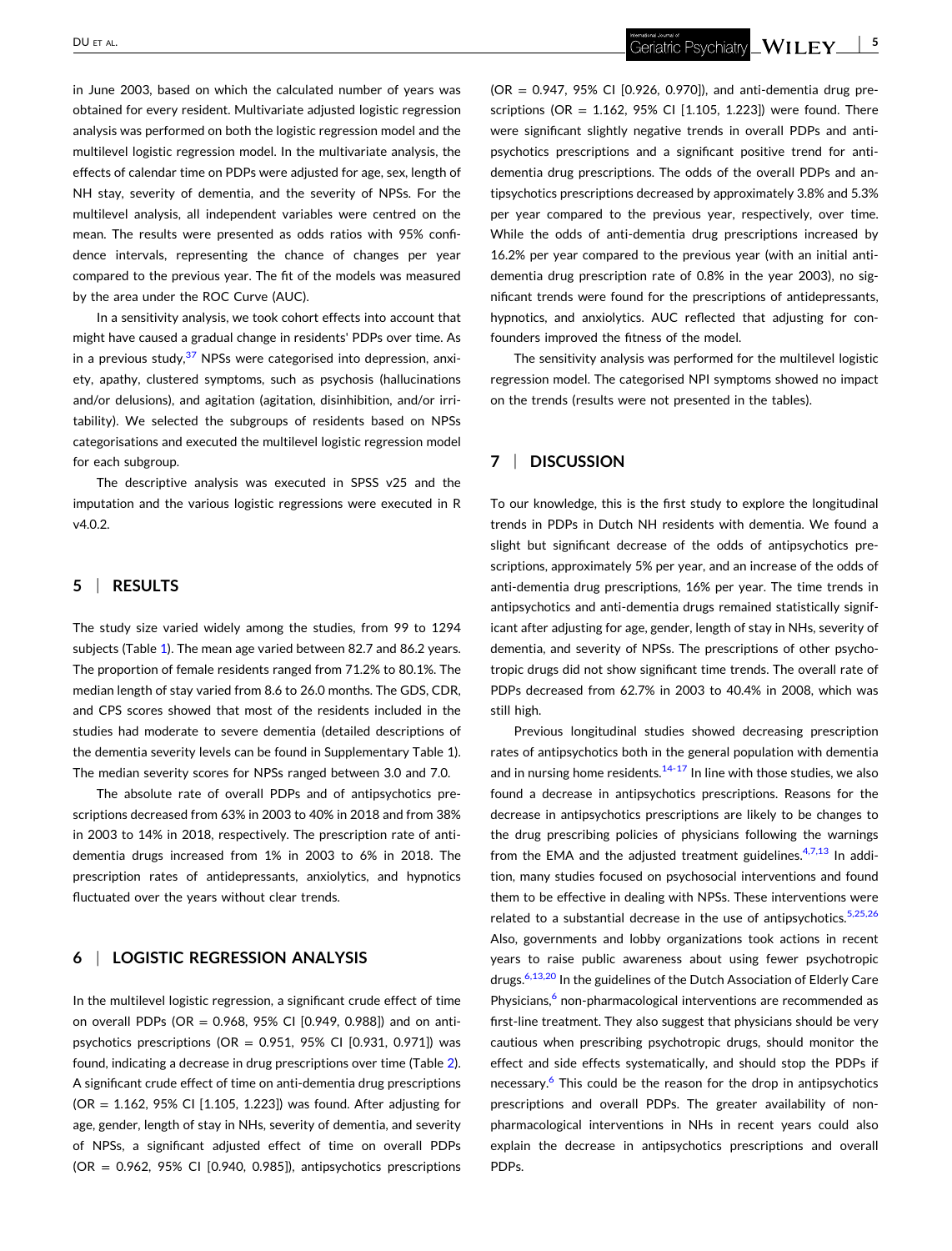| $\mathbf 2$<br>TABLE           | Regression coefficients with 95% CI from logistic regression and multilevel logistic regression models with the (specific) psychotropic drug groups as an outcome variable N = 3719 |                                              |                                    |                                              |                                    |                                              |
|--------------------------------|-------------------------------------------------------------------------------------------------------------------------------------------------------------------------------------|----------------------------------------------|------------------------------------|----------------------------------------------|------------------------------------|----------------------------------------------|
|                                | Psychotropics                                                                                                                                                                       |                                              | Antipsychotics                     |                                              | Antidepressants                    |                                              |
|                                | Logistic regression<br>OR (95% CI)                                                                                                                                                  | Multilevel model <sup>a</sup><br>OR (95% Cl) | Logistic regression<br>OR (95% CI) | Multilevel model <sup>a</sup><br>OR (95% CI) | Logistic regression<br>OR (95% CI) | Multilevel model <sup>a</sup><br>OR (95% CI) |
| Crude effect:                  |                                                                                                                                                                                     |                                              |                                    |                                              |                                    |                                              |
| Intercept                      | $1.726**$ (1.551-1.922)                                                                                                                                                             | $1.784*$ (1.492-2.134)                       | $0.612**$ (0.548-0.682)            | $0.592***$ (0.4933-0.7108)                   | $0.384*$ (0.342-0.432)             | $0.385**$ $(0.326 - 0.456)$                  |
| Time (per year) <sup>b</sup>   | 0.971** (0.959-0.984)                                                                                                                                                               | 0.968* (0.949-0.988)                         | 0.951** (0.937-0.964)              | $0.951**$ $(0.931-0.971)$                    | 0.987 (0.973-1.001)                | 0.985 (0.966-1.004)                          |
| <b>AUC</b>                     | 0.541 (0.541, 0.541)                                                                                                                                                                | 0.627 (0.625, 0.630)                         | 0.572 (0.572, 0.572)               | 0.641 (0.640, 0.642)                         | 0.518 (0.518, 0.519)               | 0.617 (0.615, 0.620)                         |
| Adjusted effect:               |                                                                                                                                                                                     |                                              |                                    |                                              |                                    |                                              |
| Intercept                      | 14.455** (5.071-41.205)                                                                                                                                                             | 14.218* (4.558-44.350)                       | 1.426 (0.505-4.028)                | 1.296 (0.426-3.947)                          | 1.884 (0.645-5.499)                | 1.793 (0.590-5.452)                          |
| Time (per year) <sup>b</sup>   | 0.965** (0.952-0.978)                                                                                                                                                               | 0.962* (0.940-0.985)                         | 0.947** (0.933-0.961)              | 0.947** (0.926-0.970)                        | 0.984* (0.969-0.999)               | 0.983 (0.964-1.003)                          |
| Age (years)                    | 0.974** (0.964-0.983)                                                                                                                                                               | 0.974** (0.965-0.984)                        | $0.981**$ (0.971-0.991)            | $0.982**$ (0.972-0.992)                      | 0.979** (0.970-0.989)              | 0.980** (0.970-0.990)                        |
| Gender (female) <sup>c</sup>   | 0.913 (0.775-1.075)                                                                                                                                                                 | 0.928 (0.785-1.097)                          | $0.739**$ ( $0.623-0.875$ )        | $0.738**$ $(0.621 - 0.878)$                  | 1.186 (0.991-1.419)                | 1.212* (1.011-1.453)                         |
| Length of stay in NHs (months) | 0.993* (0.990-0.995)                                                                                                                                                                | 0.992** (0.989-0.995)                        | 0.994** (0.991-0.998)              | 0.994** (0.991-0.998)                        | 0.997 (0.994-1.000)                | 0.997 (0.994-1.0003)                         |
| Severity of dementia           | 0.982 (0.891-1.082)                                                                                                                                                                 | 0.969 (0.866-1.084)                          | 1.119* (1.022-1.226)               | 1.101 (0.995-1.219)                          | 0.954 (0.852-1.069)                | 0.952 (0.843-1.075)                          |
| Severity of NPSs               | $1.089**$ (1.073-1.104)                                                                                                                                                             | $1.098**$ (1.081-1.114)                      | 1.075** (1.061-1.090)              | 1.083* (1.068-1.099)                         | $1.056**$ (1.042-1.070)            | $1.057**$ (1.043-1.072)                      |
| AUC                            | 0.655 (0.655,0.656)                                                                                                                                                                 | 0.699 (0.695,0.702)                          | 0.656 (0.652, 0.660)               | 0.702 (0.701, 0.702)                         | 0.602 (0.601,0.604)                | 0.644 (0.640, 0.650)                         |
|                                | Anxiolytics                                                                                                                                                                         |                                              | <b>Hypnotics</b>                   |                                              | Anti-dementia                      |                                              |
|                                | Logistic regression<br>OR (95% CI)                                                                                                                                                  | Multilevel model <sup>a</sup><br>OR (95% Cl) | Logistic regression<br>OR (95% CI) | Multilevel model <sup>a</sup><br>OR (95% CI) | Logistic regression<br>OR (95% CI) | Multilevel model <sup>a</sup><br>OR (95% CI) |
| Crude effect:                  |                                                                                                                                                                                     |                                              |                                    |                                              |                                    |                                              |
| Intercept                      | $0.200**$ (0.174-0.230)                                                                                                                                                             | 0.194** (0.149-0.253)                        | 0.173* (0.149-0.200)               | $0.147**$ (0.106-0.205)                      | $0.024*$ (0.018-0.032)             | 0.016* (0.009-0.026)                         |
| Time (per year) <sup>b</sup>   | 1.006 (0.989-1.022)                                                                                                                                                                 | 0.9999 (0.971-1.030)                         | 0.992 (0.975-1.011)                | 0.989 (0.954-1.026)                          | $1.135**$ $(1.103-1.168)$          | $1.162**$ (1.105-1.223)                      |
| <b>AUC</b>                     | 0.501 (0.501, 0.501)                                                                                                                                                                | 0.684 (0.682, 0.687)                         | 0.517 (0.516, 0.517)               | 0.724 (0.722, 0.725)                         | 0.684 (0.684, 0.684)               | 0.801 (0.799, 0.803)                         |
| Adjusted effect:               |                                                                                                                                                                                     |                                              |                                    |                                              |                                    |                                              |
| Intercept                      | 0.327 (0.101-1.059)                                                                                                                                                                 | 0.335 (0.092-1.222)                          | 0.354 (0.098-1.271)                | 0.270 (0.066-1.106)                          | 8.461* (1.494-47.933)              | 5.412 (0.768-38.113)                         |
| Time (per year) <sup>b</sup>   | 1.007 (0.990-1.025)                                                                                                                                                                 | 0.9999 (0.968-1.033)                         | 0.989 (0.971-1.008)                | 0.987 (0.951-1.024)                          | $1.132**$ $(1.098-1.167)$          | $1.162**$ (1.105-1.223)                      |
| Age (years)                    | 0.982* (0.970-0.993)                                                                                                                                                                | 0.983* (0.971-0.995)                         | 0.992 (0.979-1.004)                | 0.993 (0.980-1.007)                          | 0.957** (0.940-0.974)              | 0.952** (0.934-0.971)                        |
| Gender (female) <sup>c</sup>   | 1.128 (0.914-1.392)                                                                                                                                                                 | $1.167(0.938 - 1.451)$                       | 0.784* (0.633-0.971)               | 0.763* (0.610-0.955)                         | $0.646*$ (0.481-0.868)             | $0.649* (0.478 - 0.881)$                     |
| Length of stay in NHs (months) | 0.999 (0.995-1.002)                                                                                                                                                                 | 0.999 (0.995-1.002)                          | 0.992** (0.988-0.997)              | 0.993* (0.988-0.997)                         | 0.978** (0.970-0.987)              | 0.977** (0.968-0.986)                        |

<span id="page-5-0"></span>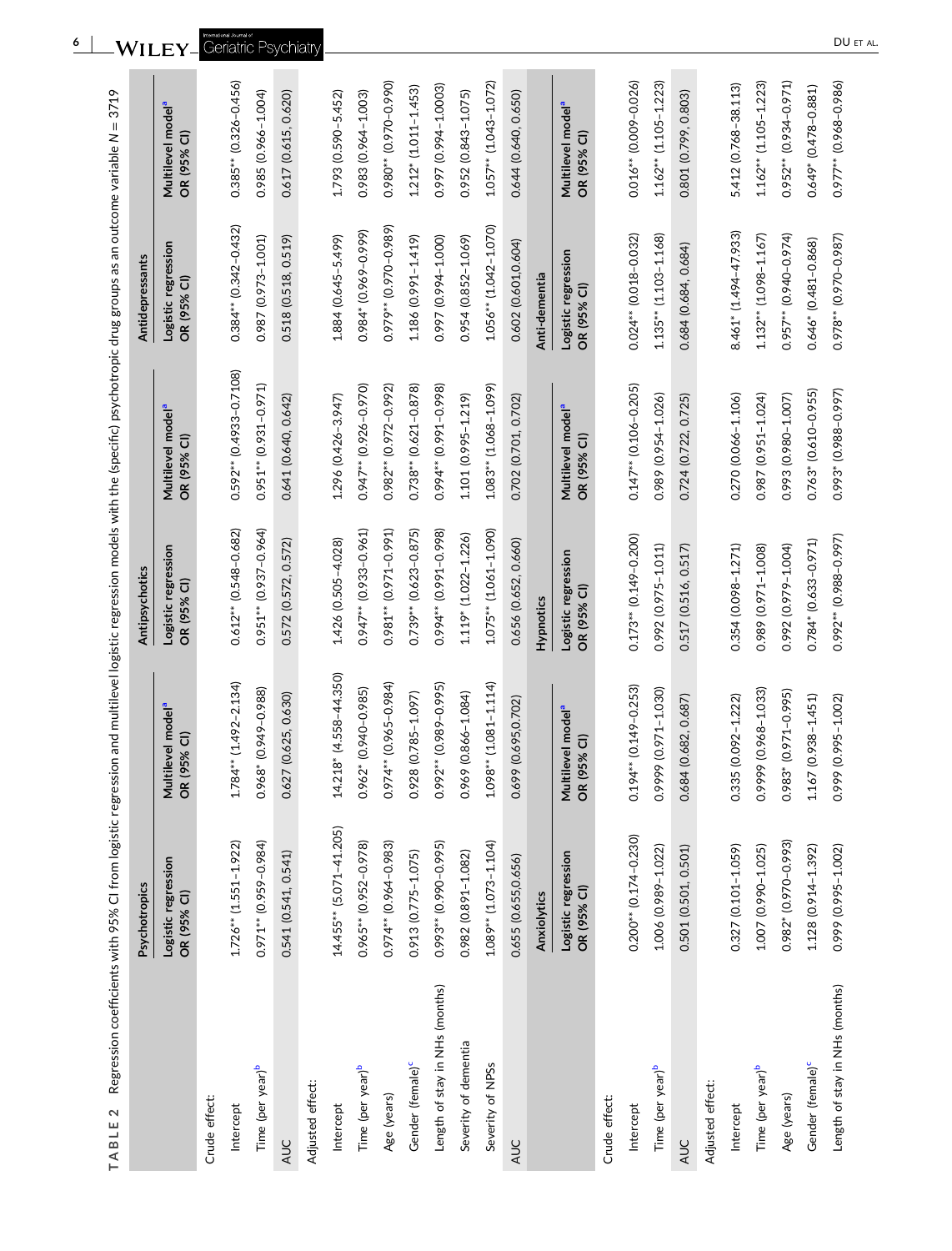| ï<br>¢ |  |
|--------|--|
| ı.     |  |
|        |  |

<span id="page-6-0"></span>

|                                                 | Anxiolytics                        |                                             | <b>Hypnotics</b>                   |                                              | Anti-dementia                      |                                              |
|-------------------------------------------------|------------------------------------|---------------------------------------------|------------------------------------|----------------------------------------------|------------------------------------|----------------------------------------------|
|                                                 | Logistic regression<br>OR (95% CI) | lultilevel model <sup>a</sup><br>R (95% CI) | Logistic regression<br>OR (95% CI) | Multilevel model <sup>a</sup><br>OR (95% CI) | Logistic regression<br>OR (95% CI) | Multilevel model <sup>a</sup><br>OR (95% CI) |
| Severity of dementia                            | $1.091(0.964 - 1.24)$              | 1.040 (0.898-1.205)                         | $1.022$ (0.907 - 1.151)            | 1.010 (0.884-1.154)                          | $0.728*(0.612 - 0.865)$            | $0.789$ $(0.638 - 0.977)$                    |
| Severity of NPSs                                | $.067**$ (1.051-1.083)             | $.080**$ (1.062-1.097)                      | $1.037***$ (1.020-1.054)           | $1.044**$ (1.025-1.062)                      | $1.042**$ $(1.017 - 1.066)$        | 1.045** (1.019-1.071)                        |
| <b>AUC</b>                                      | 0.624 (0.618, 0.630)               | 718 (0.717, 0.720)                          | $0.592$ $(0.587, 0.597)$           | 0.736 (0.735, 0.738)                         | 0.775 (0.766, 0.784)               | 0.846 (0.843, 0.849)                         |
| <sup>a</sup> The NH is used as a random effect. |                                    |                                             |                                    |                                              |                                    |                                              |

bIn period: June 2003–Aug 2018. <sup>1</sup>In period: June 2003-Aug 2018.

cFemale is used as a reference group an indication of logistic regression model fitness. Female is used as a reference group an indication of logistic regression model fitness

Significance levels: \**p* < 0.05, \*\**p* < 0.001. Significance levels:  $p < 0.05$ ,  $\frac{1}{2}p < 0.001$  Geriatric Psychiatry - **7**

Previous studies rarely adjusted for severity of dementia and severity of NPSs, variables that might influence the PDPs. More severe NPSs $38,39$  and dementia<sup>[38](#page-8-0)</sup> are reported to be associated with higher PDPs. In our study, we were able to correct for cohort effects by not only correcting for demographic characteristics but also for severity of dementia and severity of NPSs. Therefore, the decrease in antipsychotics prescriptions found in this study is likely to reflect actual trends better than previous studies. Consistent with previous studies,<sup>[38,39](#page-8-0)</sup> this study found a positive association between the severity of NPSs and all subgroups of PDPs. The severity of dementia was shown to be negatively associated with anti ‐dementia drugs, after adjusting for the severity of NPSs. The reason might be that most of the patients included in this study had moderate to severe and very severe dementia (Supplementary Table 1). Stopping the prescription of anti-dementia drugs should be considered if the person has severe dementia, when anti ‐dementia drugs are of less cognitive benefit.[40](#page-8-0)

An increase in anti-dementia drug prescriptions was found in this study. A Danish study showed a persistent use of anti ‐dementia drugs among NH residents, 24% at the baseline and 28% at the end of 3-year follow-up.<sup>41</sup> Similarly, a study conducted in the UK showed an increased prescription rate of anti ‐dementia drugs between 2005 and  $2015$ .<sup>[17](#page-8-0)</sup> Compared with these two studies, the absolute prescription rate of anti-dementia drugs in the present study was lower, ranging from 0.8% to 14.4%. This might be due to a different study population. Most of the residents in our study had moderate to severe dementia. Severe dementia might lead to the stopping of the use of anti-dementia drugs.<sup>40</sup> Although the prescription rate of anti-dementia drugs is low, it increased over time. One reason could be that anti-dementia drugs, except for donepezil, became part of the reimbursement system in the Netherlands in the year 2006.<sup>[42](#page-9-0)</sup> Another reason might be that elderly care physicians keep prescribing anti-dementia drugs to older people with severe dementia. The British Association for Psychopharmacology stated that anti ‐dementia drugs should not be stopped just because the severity of dementia increases, $43$  while the European guidelines did not give a clear suggestion as to when to withdraw anti ‐dementia drugs[.44](#page-9-0)

No significant time trends were found for the prescriptions of antidepressants, anxiolytics, and hypnotics in this study. Inconsistent trends were found for prescriptions of these subgroups of psychotropic drugs in previous studies.<sup>14-17</sup> Since these PDPs did not increase, while the antipsychotics prescriptions decreased, we assume that the elderly care physicians did not prescribe compensatory medications to treat NPSs that were previously treated with antipsychotics. Similarly, a Norwegian study also reported that physicians did not increase alternative medications to treat NPSs.<sup>[15](#page-8-0)</sup>

A strength of the study is that the recruited residents in the nine studies were from different NHs throughout the Netherlands, contributing to the study's external validity. In addition, we adjusted our results using severity of dementia and severity of NPSs in the multilevel logistic regression. This helped us to decide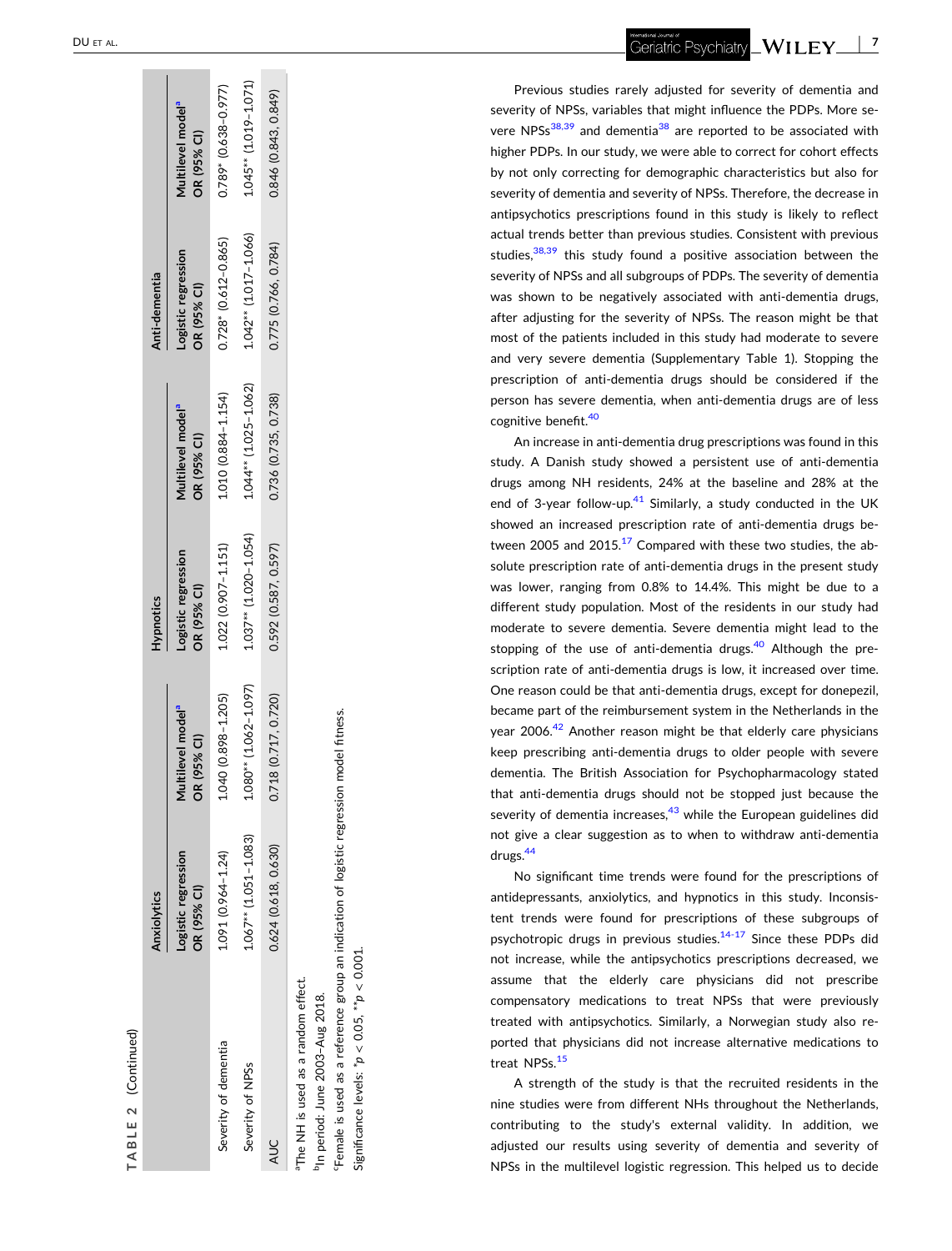<span id="page-7-0"></span>**8** | **Will FY** Geriatric Psychiatry **contract of the Contract of AL. All the Contract of AL. All the Contract of AL. All the AL. All the AL. All the AL. All the AL. All the AL. All the AL. All the AL. All the AL. All the** 

whether the trends in PDPs might be due to the change in clinical practice or merely to the differences in severity of dementia or severity of NPSs.

However, this study used data from several studies that were conducted for other purposes. Consequently, there were differences in the scales that were used and in some inclusion criteria. We tried to limit the bias by using NH as a random effect when analysing the data. The chosen studies included all types of dementia. This might be a limitation due to the differences in prevalence rates of NPSs among the various types of dementia and, therefore, prescriptions of psychotropic drugs. Some NHs may have been included in more than one study and there may be some overlap of older adults in different studies. Since the data we used were pseudonymous, we are not able to check for additional overlap. We assume that the number of overlaps is low since there were only 13 participants who overlapped out of 2076 older adults from the WAALBED‐1 study, the WAALBED‐2 study, the DCM study, and the GRIP study. The indicators for the prescriptions of psychotropic drugs were not recorded in these studies, therefore, we could not adjust for them. Only one of the included studies registered comorbidities. Therefore, we could not assess the impact of comorbidities, such as pain, on PDPs. Furthermore, the studies only focused on consistently prescribed drugs. Therefore, data might differ from the actual use due to 'as needed' drug intake.

# **8** <sup>|</sup> **CONCLUSION**

Among Dutch nursing home residents with dementia, the prescriptions of antipsychotics decreased and the prescriptions of anti‐ dementia drugs increased slightly between 2003 and 2018. The decrease in antipsychotics without compensatory increases of antidepressants, anxiolytics, or hypnotics prescriptions can be considered a favourable practice trend. The prescription rate of overall psychotropic drugs decreased but was still high. We are on the right track. And we can likely do better by reducing the prescriptions of antidepressants, anxiolytics, and hypnotics. Elderly care physicians should regularly assess the effectiveness and occurrence of side effects when prescribing psychotropic drugs to residents with dementia and should stop the prescription if necessary. Further studies could specify the types of anti‐dementia drugs, distinguishing between cholinesterase inhibitors and memantine, to determine whether the trends in anti-dementia drug prescription are appropriate.

# **ACKNOWLEDGEMENTS**

We gratefully acknowledge Geertje van de Ven, Irena Draskovic, Claudia Smeets, Klaas van der Spek, Annelies Veldwijk‐ Rouwenhorst, Claudia Groot Kormelinck, and Janouk Kosters for allowing us to use the data. We appreciate Karin Groothuis‐Oudshoorn's support with the statistical analysis. We also acknowledge all researchers, staff members, and residents involved in the original studies, especially those who provided help while merging the data. The author, Jiamin Du, gratefully acknowledges the financial support from the China Scholarship Council (file number: CSC201806010407). The funding body did not participate in the study design, data collection and analysis, article writing, and publication.

#### **CONFLICT OF INTEREST**

All authors declared no conflicts of interest.

# **AUTHOR CONTRIBUTIONS**

Sarah Janus and Sytse Zuidema designed the study, obtained the data from the original authors, and assisted in revising the manuscript. Jiamin Du cleaned the data, performed the descriptive analysis, interpreted the data, and wrote the manuscript. Brenda Voorthuis carried out the regression analysis and helped with the interpretation. Jeannette van Manen, Wilco Achterberg, Martin Smalbrugge, Sandra Zwijsen, Debby Gerritsen, and Raymond Koopmans were the principal investigators of the original studies, of which the data were used. They also revised the manuscript and provided useful comments.

#### **DATA AVAILABILITY STATEMENT**

This study used data from 9 studies collected in Dutch nursing homes between 2003 and 2018. It would be best if you asked for permission from the authors of the original studies to get access to the data.

### **ORCID**

*Jiamin Du* <https://orcid.org/0000-0002-5968-3120>

#### **REFERENCES**

- 1. Selbæk G, Engedal K, Bergh S. The prevalence and course of neuropsychiatric symptoms in nursing home patients with dementia: a systematic review. *J Am Med Dir Assoc*. 2013;14(3): 161‐169.
- 2. Klapwijk MS, Caljouw MA, Pieper MJ, van der Steen JT, Achterberg WP. Characteristics Associated with Quality of Life in Long‐Term Care Residents with Dementia: A Cross‐Sectional Study. *Dement Geriatr Cogn Disord*. 2016;42(3‐4):186‐197.
- 3. Hallikainen I, Koivisto AM, Välimäki T. The influence of the individual neuropsychiatric symptoms of people with Alzheimer disease on family caregiver distress‐A longitudinal ALSOVA study. *Int J Geriatr Psychiatr*. 2018;33:1207‐1212.
- 4. Azermai M, Petrovic M, Elseviers MM, Bourgeois J, Van Bortel LM, Vander Stichele RH. Systematic appraisal of dementia guidelines for the management of behavioural and psychological symptoms. *Ageing Res Rev*. 2012;11(1):78‐86.
- 5. Livingston G, Huntley J, Sommerlad A, et al. Dementia prevention, intervention, and care: 2020 report of the Lancet Commission. *Lancet*. 2020;396(10248):413‐446.
- 6. Zuidema SU, Smalbrugge M, et al. *Richtlijnen en praktijkvoering Probleemgedrag bij mensen met dementie/Guidelines and Practice for Problem behavior in people with dementia*. [Verenso Web site]. 2018. Accessed July 8, 2021. [https://www.verenso.nl/richtlijnen](https://www.verenso.nl/richtlijnen-en-praktijkvoering/richtlijnendatabase/probleemgedrag-bij-mensen-met-dementie)-en[praktijkvoering/richtlijnendatabase/probleemgedrag](https://www.verenso.nl/richtlijnen-en-praktijkvoering/richtlijnendatabase/probleemgedrag-bij-mensen-met-dementie)‐bij‐mensen‐met‐ [dementie](https://www.verenso.nl/richtlijnen-en-praktijkvoering/richtlijnendatabase/probleemgedrag-bij-mensen-met-dementie)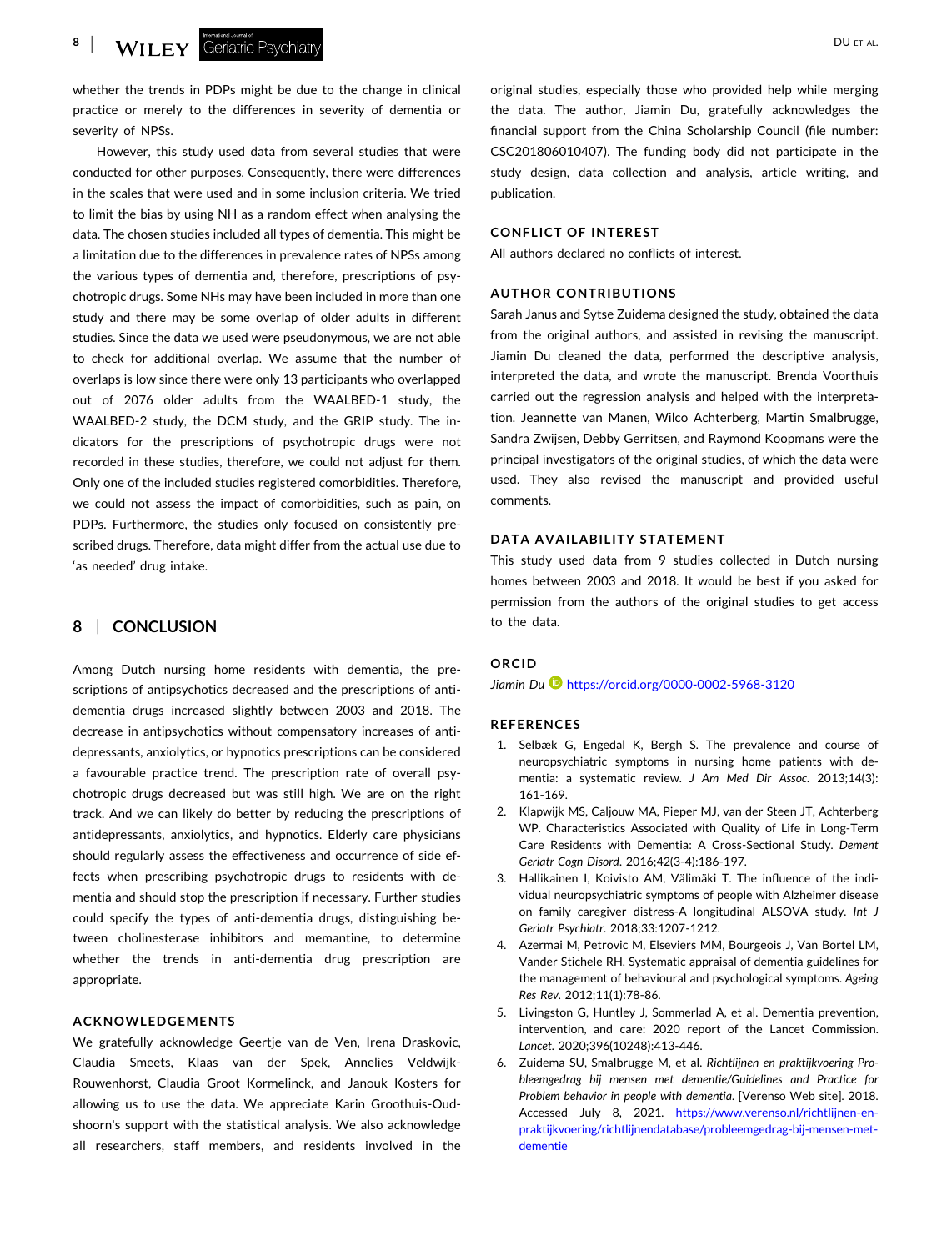- <span id="page-8-0"></span>7. *CHMP Assessment Report on Conventional Antipsychotics Procedure under Article 5(3) of Regulation (EC) No 726/2004*. [European Medicines Agency Web site]. 2008. Accessed July 8, 2021. [https://](https://www.ema.europa.eu/en/documents/report/chmp-assessment-report-conventional-antipsychotics-procedure-under-article-53-regulation-ec-no-726/2004_en.pdf) [www.ema.europa.eu/en/documents/report/chmp](https://www.ema.europa.eu/en/documents/report/chmp-assessment-report-conventional-antipsychotics-procedure-under-article-53-regulation-ec-no-726/2004_en.pdf)‐assessment‐report‐ conventional‐[antipsychotics](https://www.ema.europa.eu/en/documents/report/chmp-assessment-report-conventional-antipsychotics-procedure-under-article-53-regulation-ec-no-726/2004_en.pdf)‐procedure‐under‐article‐53‐regulation‐ ec‐no‐[726/2004\\_en.pdf](https://www.ema.europa.eu/en/documents/report/chmp-assessment-report-conventional-antipsychotics-procedure-under-article-53-regulation-ec-no-726/2004_en.pdf)
- 8. Dorsey ER, Rabbani A, Gallagher SA, Conti RM, Alexander GC. Impact of FDA black box advisory on antipsychotic medication use. *Arch Intern Med*. 2010 Jan 11;170(1):96‐103.
- 9. Banerjee S. *The use of antipsychotic medication for people with dementia: time for action*. Department of Health. 2009.
- 10. Gallini A, Andrieu S, Donohue JM, Oumouhou N, Lapeyre‐Mestre M, Gardette V. Trends in use of antipsychotics in elderly patients with dementia: impact of national safety warnings. *Eur Neuropsychopharmacol*. 2014;24(1):95‐104.
- 11. Macri JC, Iaboni A, Kirkham JG, et al. Association between antidepressants and fall‐related injuries among long‐term care residents. *Am J Geriatr Psychiatry*. 2017;25(12):1326‐1336.
- 12. Janus SI, van Manen JG, IJzerman MJ, Zuidema SU. Psychotropic drug prescriptions in Western European nursing homes. *Int Psychogeriatr*. 2016;28(11):1775‐1790.
- 13. EMEA public statement on the safety of olanzapine (Zyprexa, Zyprexa Velotab). [European Medicines Agency Web site]. 2004. Accessed July 8, 2021. [https://www.bfarm.de/SharedDocs/](https://www.bfarm.de/SharedDocs/Downloads/DE/Arzneimittel/Pharmakovigilanz/Service/aktuelles/emea-zyprexa-st.pdf?__blob=publicationFile%26v=2) [Downloads/DE/Arzneimittel/Pharmakovigilanz/Service/aktuelles/](https://www.bfarm.de/SharedDocs/Downloads/DE/Arzneimittel/Pharmakovigilanz/Service/aktuelles/emea-zyprexa-st.pdf?__blob=publicationFile%26v=2) emea‐zyprexa‐st.pdf?\_\_blob=[publicationFile&v](https://www.bfarm.de/SharedDocs/Downloads/DE/Arzneimittel/Pharmakovigilanz/Service/aktuelles/emea-zyprexa-st.pdf?__blob=publicationFile%26v=2)=2
- 14. Ruths S, Sørensen PH, Kirkevold Ø, et al. Trends in psychotropic drug prescribing in Norwegian nursing homes from 1997 to 2009: a comparison of six cohorts. *Int J Geriatr Psychiatr*. 2013;28(8): 868‐876.
- 15. Selbæk G, Janus SIM, Bergh S, et al. Change in psychotropic drug use in Norwegian nursing homes between 2004 and 2011. *Int Psychogeriatr*. 2018;30(3):385‐394.
- 16. Pitkala KH, Juola AL, Hosia H, et al. Eight‐year trends in the use of opioids, other analgesics, and psychotropic medications among institutionalized older people in Finland. *J Am Med Dir Assoc*. 2015;16(11):973‐978.
- 17. Donegan K, Fox N, Black N, Livingston G, Banerjee S, Burns A. Trends in diagnosis and treatment for people with dementia in the UK from 2005 to 2015: a longitudinal retrospective cohort study. *Lancet Public Health*. 2017;2(3):e149‐e156.
- 18. Koopmans RTCM, Pellegrom M, van der Geer ER. The Dutch move beyond the concept of nursing home physician specialists. *J Am Med Dir Assoc*. 2017;18(9):746‐749.
- 19. Houttekier D, Cohen J, Bilsen J, Addington‐Hall J, Onwuteaka‐ Philipsen BD, Deliens L. Place of death of older persons with dementia. A study in five European countries. *J Am Geriatr Soc*. 2010;58(4):751‐756.
- 20. *Tips and Tools for Reducing Psychotropic Drugs*. [Vilans Web site]. Accessed July 8, 2021. [https://www.vilans.nl/producten/tips](https://www.vilans.nl/producten/tips-en-tools-voor-terugdringen-psychofarmaca)-entools‐voor‐terugdringen‐[psychofarmaca](https://www.vilans.nl/producten/tips-en-tools-voor-terugdringen-psychofarmaca)
- 21. Zuidema SU, Derksen E, Verhey FR, Koopmans RTCM. Prevalence of neuropsychiatric symptoms in a large sample of Dutch nursing home patients with dementia. *Int J Geriatr Psychiatr*. 2007;22(7): 632‐638.
- 22. van der Spek K, Gerritsen DL, Smalbrugge M, et al. Only 10% of the psychotropic drug use for neuropsychiatric symptoms in patients with dementia is fully appropriate. The PROPER I‐study. *Int Psychogeriatr*. 2016;28(10):1589‐1595.
- 23. Wetzels RB, Zuidema SU, de Jonghe JF, Verhey FRJ, Koopmans RTCM. Prescribing pattern of psychotropic drugs in nursing home residents with dementia. *Int Psychogeriatr*. 2011;23(8):1249‐1259.
- 24. Zwijsen SA, Smalbrugge M, Eefsting JA, et al. Coming to grips with challenging behavior: a cluster randomized controlled trial on the effects of a multidisciplinary care program for challenging behavior in dementia. *J Am Med Dir Assoc*. 2014;15(7):531. e1‐531.e10.
- 25. van de Ven G, Draskovic I, Adang EM, et al. Effects of dementia‐care mapping on residents and staff of care homes: a pragmatic cluster‐randomised controlled trial. *PLoS One*. 2013; 8(7):e67325.
- 26. Pieper MJC, van der Steen JT, Francke AL, Scherder EJ, Twisk JW, Achterberg WP. Effects on pain of a stepwise multidisciplinary intervention (STA OP!) that targets pain and behavior in advanced dementia: a cluster randomized controlled trial. *Palliat Med*. 2018;32(3):682‐692.
- 27. Smeets CHW, Smalbrugge M, Koopmans RTCM, et al. Can the PROPER intervention reduce psychotropic drug prescription in nursing home residents with dementia? Results of a cluster‐ randomized controlled trial. *Int Psychogeriatr*. 2020;20:1‐10.
- 28. Groot Kormelinck CM, van Teunenbroek CF, Kollen BJ, et al. Reducing inappropriate psychotropic drug use in nursing home residents with dementia: protocol for participatory action research in a stepped‐wedge cluster randomized trial. *BMC Psychiatr*. 2019;19(1):298.
- 29. Veldwijk‐Rouwenhorst AE, Smalbrugge M, Wetzels R, et al. Nursing home residents with dementia and very frequent agitation: a particular group. *Am J Geriatr Psychiatry*. 2017;25(12): 1339‐1348.
- 30. Reisberg B, Ferris SH, de Leon MJ, Crook T. The Global Deterioration Scale for assessment of primary degenerative dementia. *Am J Psychiatry*. 1982;139(9):1136‐1139.
- 31. Morris JN, Fries BE, Mehr DR, et al. MDS cognitive performance scale. *J Gerontol*. 1994;49(4):M174‐M182.
- 32. Hughes CP, Berg L, Danziger WL, Coben LA, Martin RL. A new clinical scale for the staging of dementia. *Br J Psychiatry*. 1982;140: 566‐572.
- 33. Cummings JL. The Neuropsychiatric Inventory: assessing psychopathology in dementia patients. *Neurology*. 1997;48(5 Suppl 6): S10‐S16.
- 34. Kaufer DI, Cummings JL, Ketchel P, et al. Validation of the NPI‐Q, a brief clinical form of the Neuropsychiatric Inventory. *J Neuropsychiatry Clin Neurosci*. 2000;12(2):233‐239.
- 35. Van Buuren S, Groothuis‐Oudshoorn K. mice: Multivariate imputation by chained equations in R. *J Stat Softw*. 2011;45(3): 1‐67.
- 36. Hox JJ, Moerbeek M, Van de Schoot R. *Multilevel Analysis: Techniques and Applications*. Routledge; 2017.
- 37. Zuidema SU, de Jonghe JF, Verhey FR, Koopmans RTCM. Psychotropic drug prescription in nursing home patients with dementia: influence of environmental correlates and staff distress on physicians' prescription behavior. *Int Psychogeriatr*. 2011;23(10): 1632‐1639.
- 38. Rosenberg PB, Mielke MM, Han D, et al. The association of psychotropic medication use with the cognitive, functional, and neuropsychiatric trajectory of Alzheimer's disease. *Int J Geriatr Psychiatr*. 2012;27(12):1248‐1257.
- 39. Maust DT, Langa KM, Blow FC, Kales HC. Psychotropic use and associated neuropsychiatric symptoms among patients with dementia in the USA. *Int J Geriatr Psychiatr*. 2017;32(2):164‐174.
- 40. Ismail Z, Black SE, Camicioli R, et al. CCCDTD5 participants. Recommendations of the 5th Canadian Consensus Conference on the diagnosis and treatment of dementia. *Alzheimers Dement*. 2020;16(8):1182‐1195.